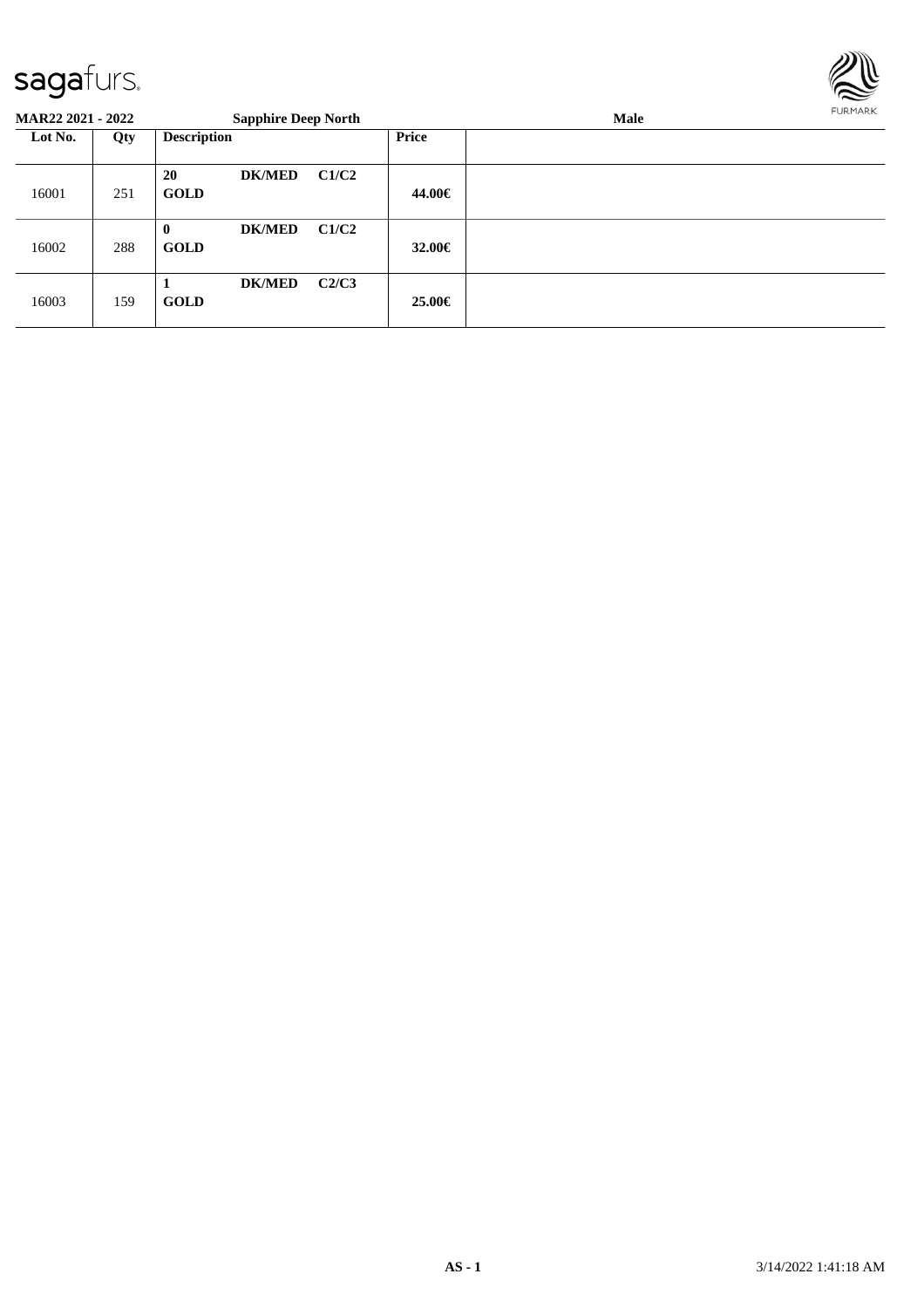

| <b>MAR22 2021 - 2022</b> |     |                             | <b>Sapphire Jefferson Fur Farm</b> |       |        | <b>Male</b> | FURMARK |
|--------------------------|-----|-----------------------------|------------------------------------|-------|--------|-------------|---------|
| Lot No.                  | Qty | <b>Description</b>          |                                    |       | Price  |             |         |
| 16021                    | 89  | 30<br><b>GOLD</b>           | XD/DK<br>VELV1                     | C1/C2 | 46.00€ |             |         |
| 16022                    | 89  | 30<br><b>GOLD</b>           | <b>MED</b><br>VELV1                | C1/C2 | 50.00€ |             |         |
| 16023                    | 126 | 30<br><b>GOLD</b>           | PAL/XP<br>VELV1                    | C1/C2 | 58.00€ |             |         |
| 16024                    | 210 | 20<br><b>GOLD</b>           | XD/DK<br><b>VELV1</b>              | C1/C2 | 47.00€ |             |         |
| 16025                    | 193 | <b>20</b><br><b>GOLD</b>    | <b>MED</b><br>VELV1                | C1/C2 | 45.00€ |             |         |
| 16026                    | 240 | 20<br><b>GOLD</b>           | PAL/XP<br>VELV1                    | C1/C2 | 45.00€ |             |         |
| 16027                    | 176 | $\mathbf{0}$<br><b>GOLD</b> | XD/DK<br>VELV1                     | C1/C2 | 32.00€ |             |         |
| 16028                    | 231 | $\bf{0}$<br><b>GOLD</b>     | MED/PAL C1/C2<br>VELV1             |       | 32.00€ |             |         |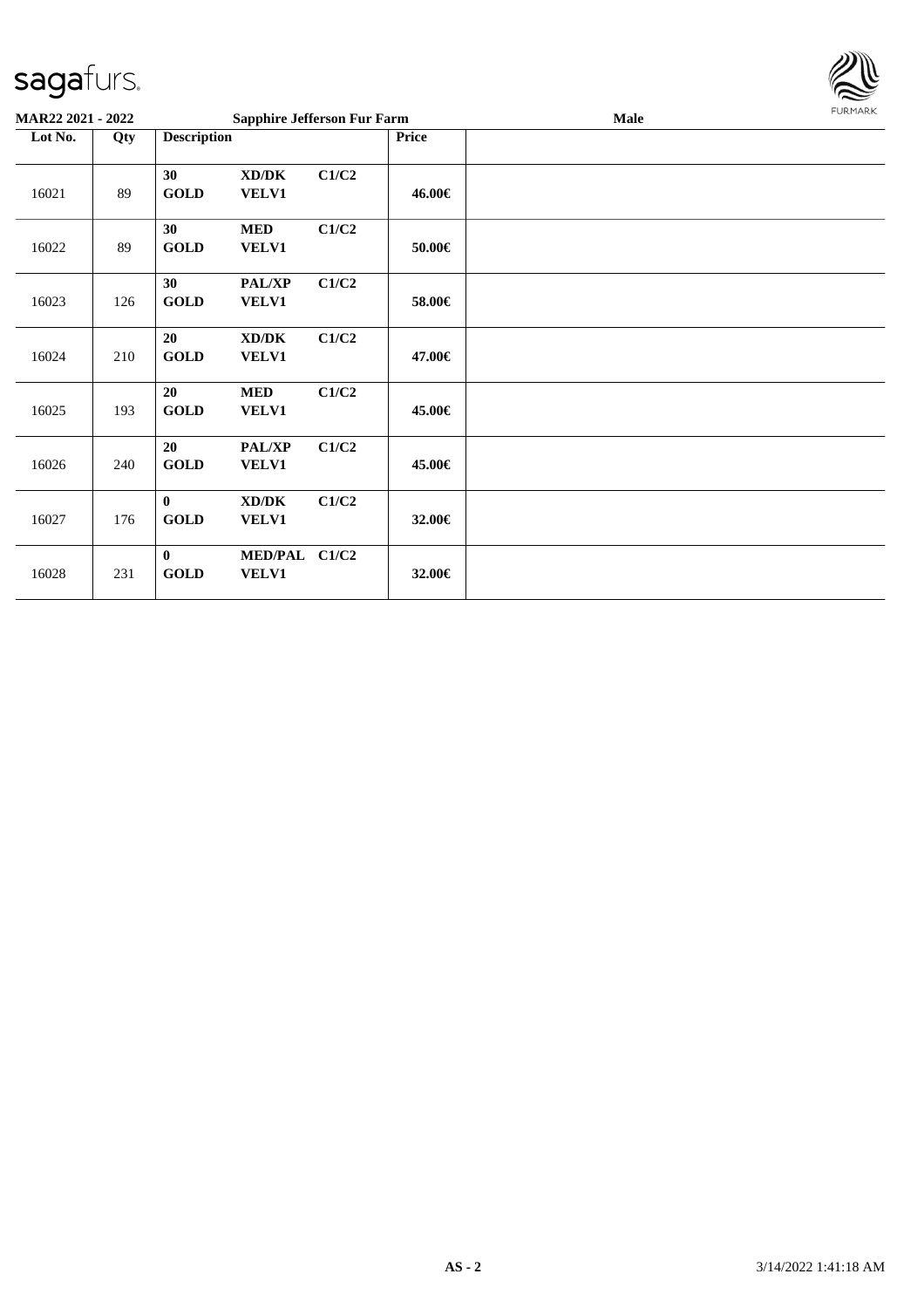

| <b>MAR22 2021 - 2022</b>                                                   |                    |                             | <b>Sapphire Bogus Fur Farm</b>  |       |                                        | Male | <b>FURITARK</b> |
|----------------------------------------------------------------------------|--------------------|-----------------------------|---------------------------------|-------|----------------------------------------|------|-----------------|
| Lot No.                                                                    | Qty                | <b>Description</b>          |                                 |       | Price                                  |      |                 |
| 16041                                                                      | 90                 | 40<br><b>GOLD</b>           | MED/PAL C1/C2<br>VELV2          |       | $60.00 \in$                            |      |                 |
| 16042                                                                      | 83                 | 30<br><b>GOLD</b>           | <b>Dark</b><br>VELV2            | C1/C2 | $(56.00\epsilon)$                      |      |                 |
| 16043                                                                      | 230                | 30<br><b>GOLD</b>           | <b>MED</b><br>VELV2             | C1/C2 | 59.00€                                 |      |                 |
| * * * * * * * * <mark>* * * * * * *</mark><br>$*16044$<br>$\ast$<br>$_{*}$ | 205                | 30<br><b>GOLD</b>           | <b>PALE</b><br><b>VELV2</b>     | C1/C2 | 63.00€<br>$\ast$                       |      |                 |
| $*16045$<br>* * * * * * * * * * * * * *                                    | 182                |                             | 387 Skins                       |       | $62.00 \in$<br>* * * * * * *           |      |                 |
| 16046                                                                      | 178                | 30<br><b>GOLD</b>           | $\mathbf{X}\mathbf{P}$<br>VELV2 | C1/C2 | 63.00€                                 |      |                 |
| 16047                                                                      | 239                | 20<br><b>GOLD</b>           | <b>Dark</b><br>VELV2            | C1/C2 | 48.00€                                 |      |                 |
| * * * * * * * *<br>$* 16048$<br>*                                          | * * * * * *<br>245 | 20<br><b>GOLD</b>           | $\bf MED$<br><b>VELV2</b>       | C1/C2 | 49.00€                                 |      |                 |
| $*$<br>$*16049$<br>$\ast$                                                  | 220                |                             | 2                               |       | $\ast$<br>49.00€*<br>$\ast$            |      |                 |
| $\ast$<br>$*16050$<br>* * * * * * * * <mark>* * * * * *</mark>             | 75                 |                             | 540 Skins                       |       | $\ast$<br>48.00€*<br>* * * * * * *     |      |                 |
| * * * * * * * * * * * * * * *<br>$*16051$<br>$\ast$                        | 245                | 20<br><b>GOLD</b>           | <b>PALE</b><br><b>VELV2</b>     | C1/C2 | 49.00€                                 |      |                 |
| $\ast$<br>$*16052$<br>$*$                                                  | 220                |                             | 2                               |       | $\ast$<br>49.00€*                      |      |                 |
| $*$<br>$*16053$<br>$*$                                                     | 220                |                             | 3                               |       | $\ast$<br>49.00€*<br>$\ast$            |      |                 |
| $*$<br>$*16054$<br>* * * * * * * * <mark>* * * * * * *</mark>              | 127                |                             | 812 Skins                       |       | $\ast$<br>$50.00 \in$<br>* * * * * * * |      |                 |
| * * * * * * * *<br>$*16055$<br>$*$                                         | * * * * * *<br>245 | 20<br><b>GOLD</b>           | $\mathbf{XP}$<br><b>VELV2</b>   | C1/C2 | 51.00€                                 |      |                 |
| $*$<br>$*16056$<br>* * * * * * * *                                         | 128<br>* * * * * * |                             | 373 Skins                       |       | $\ast$<br>50.00€*<br>* * * * * * *     |      |                 |
| 16057                                                                      | 163                | $\mathbf{0}$<br><b>GOLD</b> | XD/DK<br><b>VELV2</b>           | C1/C2 | $(35.00\epsilon)$                      |      |                 |
| 16058                                                                      | 205                | $\mathbf{0}$<br><b>GOLD</b> | <b>MED</b><br>VELV2             | C1/C2 | $(38.00\epsilon)$                      |      |                 |
| 16059                                                                      | 245                | $\mathbf{0}$<br><b>GOLD</b> | <b>PALE</b><br>VELV2            | C1/C2 | 38.00€                                 |      |                 |
| 16060                                                                      | 145                | $\mathbf{0}$<br><b>GOLD</b> | $\mathbf{X}\mathbf{P}$<br>VELV2 | C1/C2 | $(38.00\epsilon)$                      |      |                 |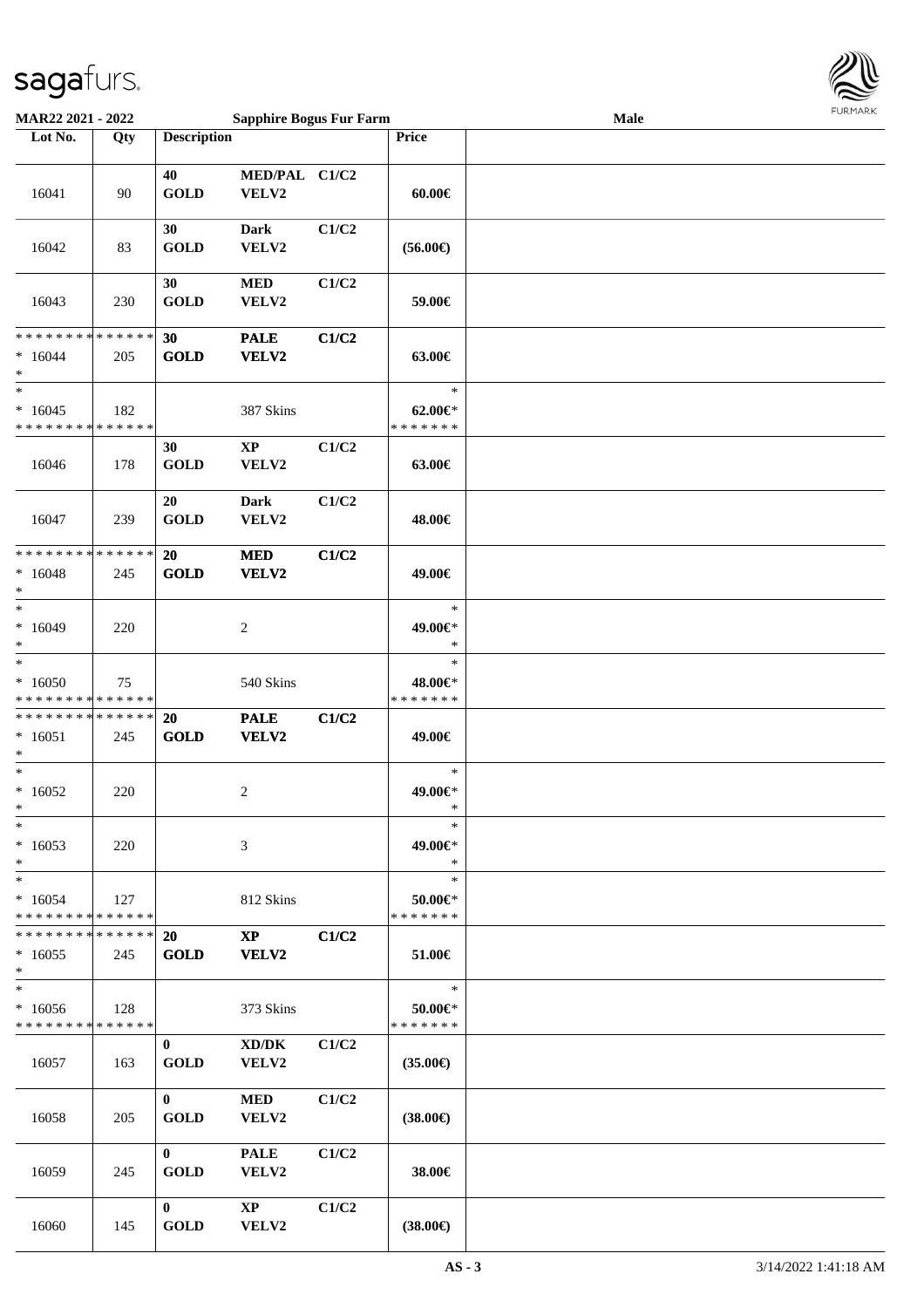

| <b>MAR22 2021 - 2022</b> |     |                         | <b>Sapphire Bogus Fur Farm</b> |       |                   | Male | <b>FURMARK</b> |
|--------------------------|-----|-------------------------|--------------------------------|-------|-------------------|------|----------------|
| Lot No.                  | Qty | <b>Description</b>      |                                |       | <b>Price</b>      |      |                |
| 16061                    | 151 | 1<br><b>GOLD</b>        | <b>DK/MED</b><br><b>VELV2</b>  | C1/C2 | $(31.00\epsilon)$ |      |                |
| 16062                    | 79  | 40<br><b>GOLD</b>       | MED/PAL C1/C2<br>VELV3         |       | 54.00€            |      |                |
| 16063                    | 189 | 30<br><b>GOLD</b>       | <b>DK/MED</b><br>VELV3         | C1/C2 | 48.00€            |      |                |
| 16064                    | 192 | 30<br><b>GOLD</b>       | <b>PAL/XP</b><br>VELV3         | C1/C2 | 50.00€            |      |                |
| 16065                    | 195 | 20<br><b>GOLD</b>       | <b>DK/MED</b><br>VELV3         | C1/C2 | $(42.00\epsilon)$ |      |                |
| 16066                    | 206 | 20<br><b>GOLD</b>       | <b>PAL/XP</b><br>VELV3         | C1/C2 | $(42.00\epsilon)$ |      |                |
| 16067                    | 79  | $\bf{0}$<br><b>GOLD</b> | MED/PAL C1/C2<br>VELV3         |       | $(38.00\epsilon)$ |      |                |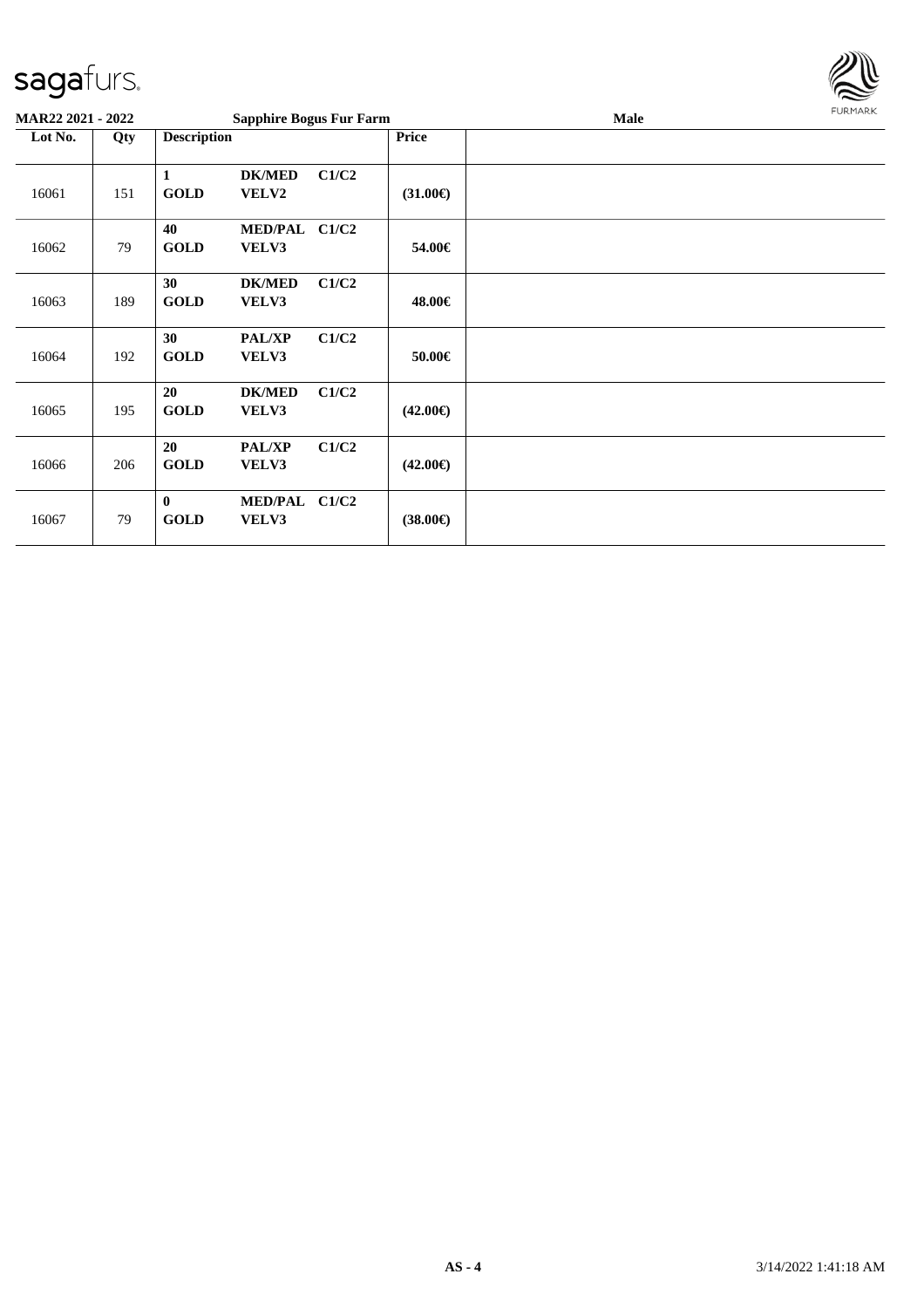

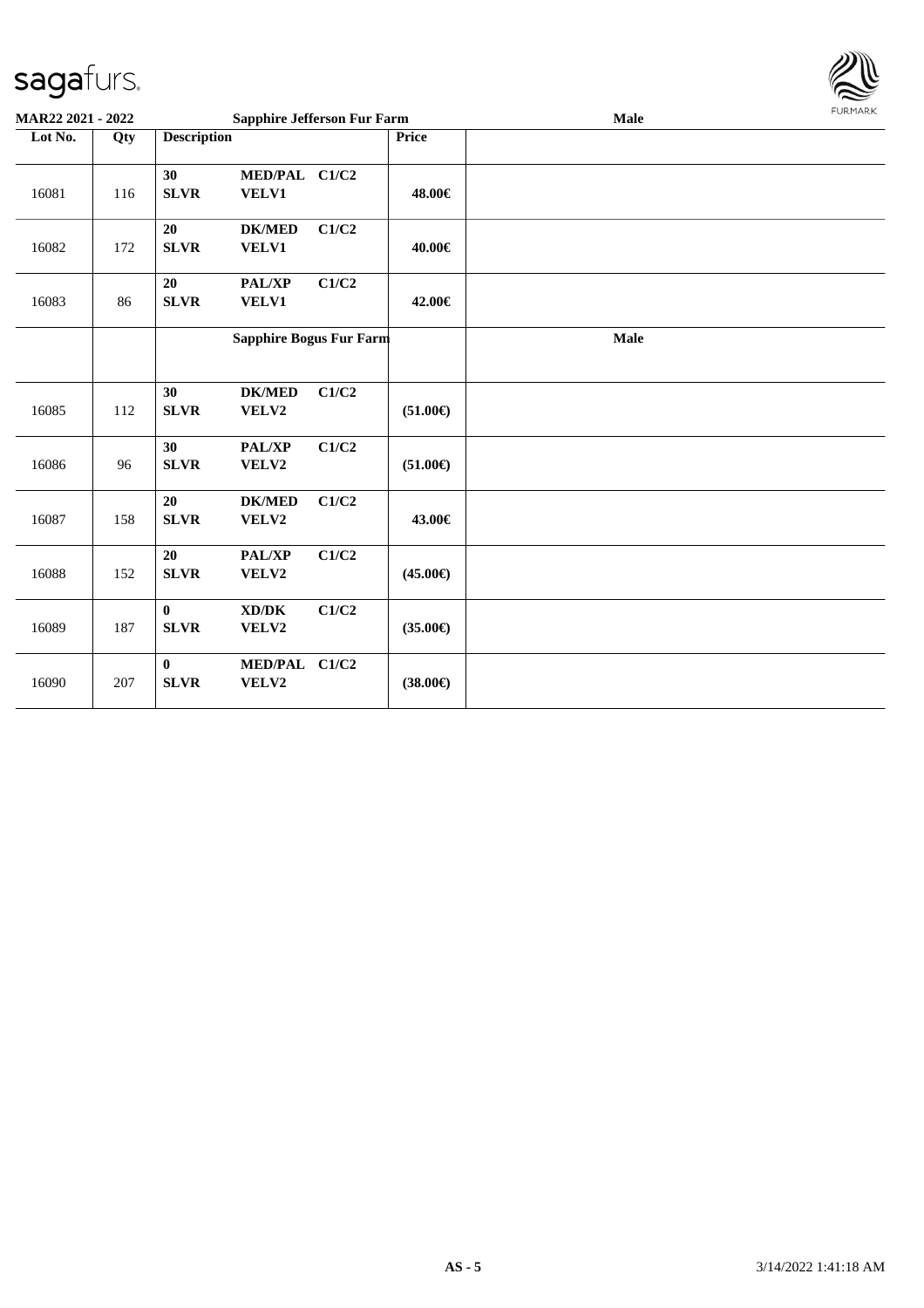

| <b>MAR22 2021 - 2022</b>                             |                    |                                 | <b>Sapphire Deep North</b>                   |                      |                                                | Male |  |
|------------------------------------------------------|--------------------|---------------------------------|----------------------------------------------|----------------------|------------------------------------------------|------|--|
| Lot No.                                              | Qty                | <b>Description</b>              |                                              |                      | Price                                          |      |  |
| 16101                                                | 112                | 20<br><b>VSLA</b>               | $\bold{X}\bold{D}/\bold{D}\bold{K}$          | C1/C2                | $(38.00\epsilon)$                              |      |  |
| 16102                                                | 82                 | 20<br><b>VSLA</b>               | MED/PAL C1/C2                                |                      | $(42.00\epsilon)$                              |      |  |
| 16103                                                | 169                | $\boldsymbol{0}$<br><b>VSLA</b> | $\bold{X}\bold{D}/\bold{D}\bold{K}$          | C1/C2                | 28.00€                                         |      |  |
| 16104                                                | 94                 | $\bf{0}$<br><b>VSLA</b>         | MED/PAL C1/C2                                |                      | 29.50€                                         |      |  |
| 16105                                                | 180                | $\mathbf 1$<br><b>VSLA</b>      | <b>DK/MED</b>                                | C1/C2                | 25.50€                                         |      |  |
|                                                      |                    |                                 | <b>Sapphire Bogus Fur Farm</b>               |                      |                                                | Male |  |
| 16107                                                | 108                | 40<br><b>VSLA</b>               | MED/PAL C1/C2<br>VELV2                       |                      | $(52.00\epsilon)$                              |      |  |
| 16108                                                | 194                | 30<br><b>VSLA</b>               | <b>DK/MED</b><br>VELV2                       | C1/C2                | $(47.00\epsilon)$                              |      |  |
| 16109                                                | 97                 | 30<br><b>VSLA</b>               | PAL/XP<br>VELV2                              | C1/C2                | $(47.00\epsilon)$                              |      |  |
| 16110                                                | 126                | 30<br><b>VSLA</b>               | <b>DK/MED</b><br>VELV2                       | C1/C2<br><b>OPEN</b> | $(42.00\epsilon)$                              |      |  |
| 16111                                                | 114                | 30<br><b>VSLA</b>               | PAL/XP<br>VELV2                              | C1/C2<br><b>OPEN</b> | $(42.00\epsilon)$                              |      |  |
| * * * * * * * *<br>$* 16112$<br>$\ast$               | * * * * * *<br>245 | 20<br><b>VSLA</b>               | <b>DK/MED</b><br>VELV2                       | C1/C2                | $(40.00\epsilon)$                              |      |  |
| $\ast$<br>$* 16113$<br>* * * * * * * * * * * * * *   | 41                 |                                 | 286 Skins                                    |                      | $\ast$<br>$(40.00\epsilon)$ *<br>* * * * * * * |      |  |
| * * * * * * * * * * * * * * *<br>$* 16114$<br>$\ast$ | 245                | 20<br><b>VSLA</b>               | PAL/XP<br><b>VELV2</b>                       | C1/C2                | $(40.00\epsilon)$                              |      |  |
| $*$<br>$* 16115$<br>* * * * * * * *                  | 62<br>* * * * * *  |                                 | 307 Skins                                    |                      | $\ast$<br>$(40.00\epsilon)$ *<br>* * * * * * * |      |  |
| 16116                                                | 137                | 20<br><b>VSLA</b>               | <b>DK/MED</b><br>VELV2                       | C1/C2<br><b>OPEN</b> | $(36.00\epsilon)$                              |      |  |
| 16117                                                | 130                | 20<br><b>VSLA</b>               | PAL/XP<br>VELV2                              | C1/C2<br><b>OPEN</b> | $(36.00\epsilon)$                              |      |  |
| 16118                                                | 217                | $\bf{0}$<br><b>VSLA</b>         | $\bold{X}\bold{D}/\bold{D}\bold{K}$<br>VELV2 | C1/C2                | $(34.00\epsilon)$                              |      |  |
| 16119                                                | 281                | $\mathbf{0}$<br><b>VSLA</b>     | MED/PAL C1/C2<br>VELV2                       |                      | $(35.00\epsilon)$                              |      |  |
| 16120                                                | 104                | $\mathbf{1}$<br><b>VSLA</b>     | <b>DK/MED</b><br>VELV2                       | C1/C2                | $(28.50\epsilon)$                              |      |  |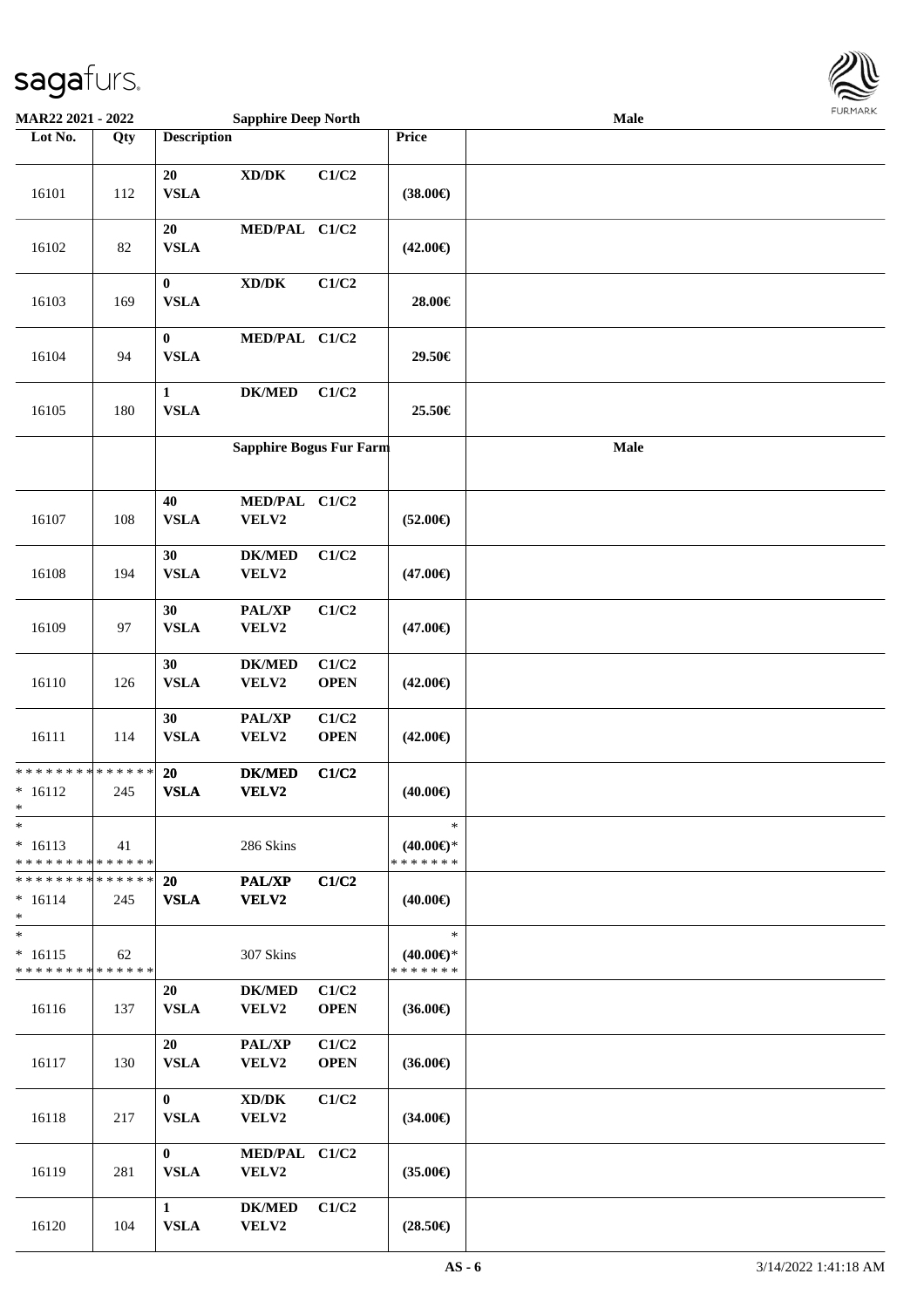

| <b>MAR22 2021 - 2022</b>                 |     |                             | <b>Sapphire Deep North</b> |       |                                      | FURMARK |  |
|------------------------------------------|-----|-----------------------------|----------------------------|-------|--------------------------------------|---------|--|
| Lot No.                                  | Qty | <b>Description</b>          |                            |       | <b>Price</b>                         | Female  |  |
| 26001                                    | 139 | 1<br><b>GOLD</b>            | <b>DK/MED</b>              | C2/C3 | $(32.00\epsilon)$                    |         |  |
| 26002                                    | 202 | 1<br><b>GOLD</b>            | PAL/XP                     | C2/C3 | $(34.00\epsilon)$                    |         |  |
| * * * * * * * * * * * * * * *            |     | $\overline{2}$              | <b>DK/MED</b>              | C2/C3 |                                      |         |  |
| $* 26003$<br>$\ast$                      | 465 | <b>GOLD</b>                 |                            |       | $(25.50\epsilon)$                    |         |  |
| $*$                                      |     |                             |                            |       | $\ast$                               |         |  |
| $* 26004$<br>* * * * * * * * * * * * * * | 157 |                             | 622 Skins                  |       | $(25.50\epsilon)$ *<br>*******       |         |  |
| * * * * * * * * * * * * * * *            |     | $\overline{2}$              | PAL/XP                     | C2/C3 |                                      |         |  |
| $* 26005$<br>$\ast$                      | 465 | <b>GOLD</b>                 |                            |       | $(25.50\epsilon)$                    |         |  |
| $\ast$                                   |     |                             |                            |       | $\ast$                               |         |  |
| $* 26006$<br>* * * * * * * * * * * * * * | 160 |                             | 625 Skins                  |       | $(25.50\epsilon)$ *<br>* * * * * * * |         |  |
| 26007                                    | 136 | $\mathbf{3}$<br><b>GOLD</b> | XD/DK                      | C2/C3 | $(14.50\epsilon)$                    |         |  |
| 26008                                    | 229 | $\mathbf{3}$<br><b>GOLD</b> | MED/PAL C2/C3              |       | $(19.00\epsilon)$                    |         |  |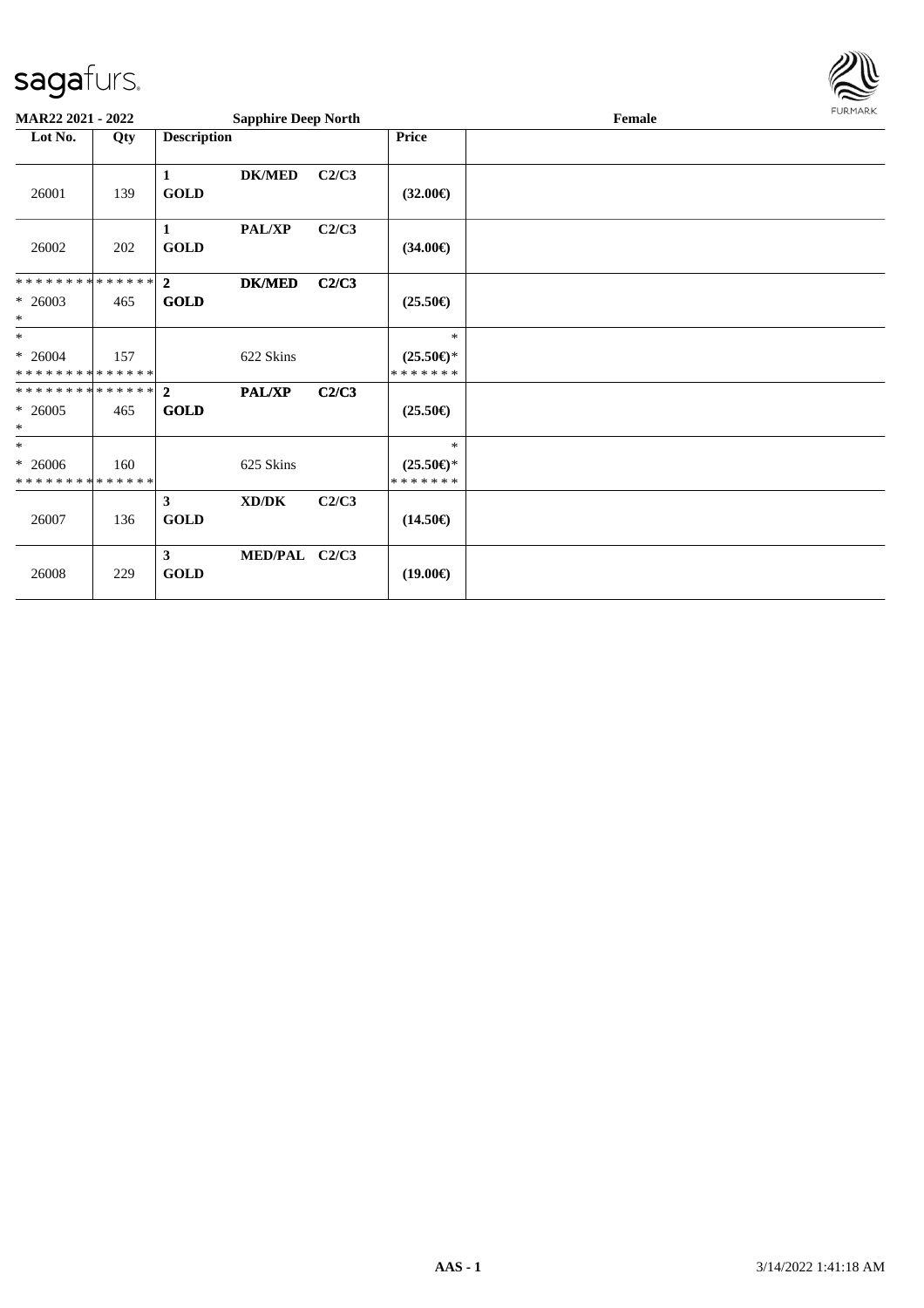

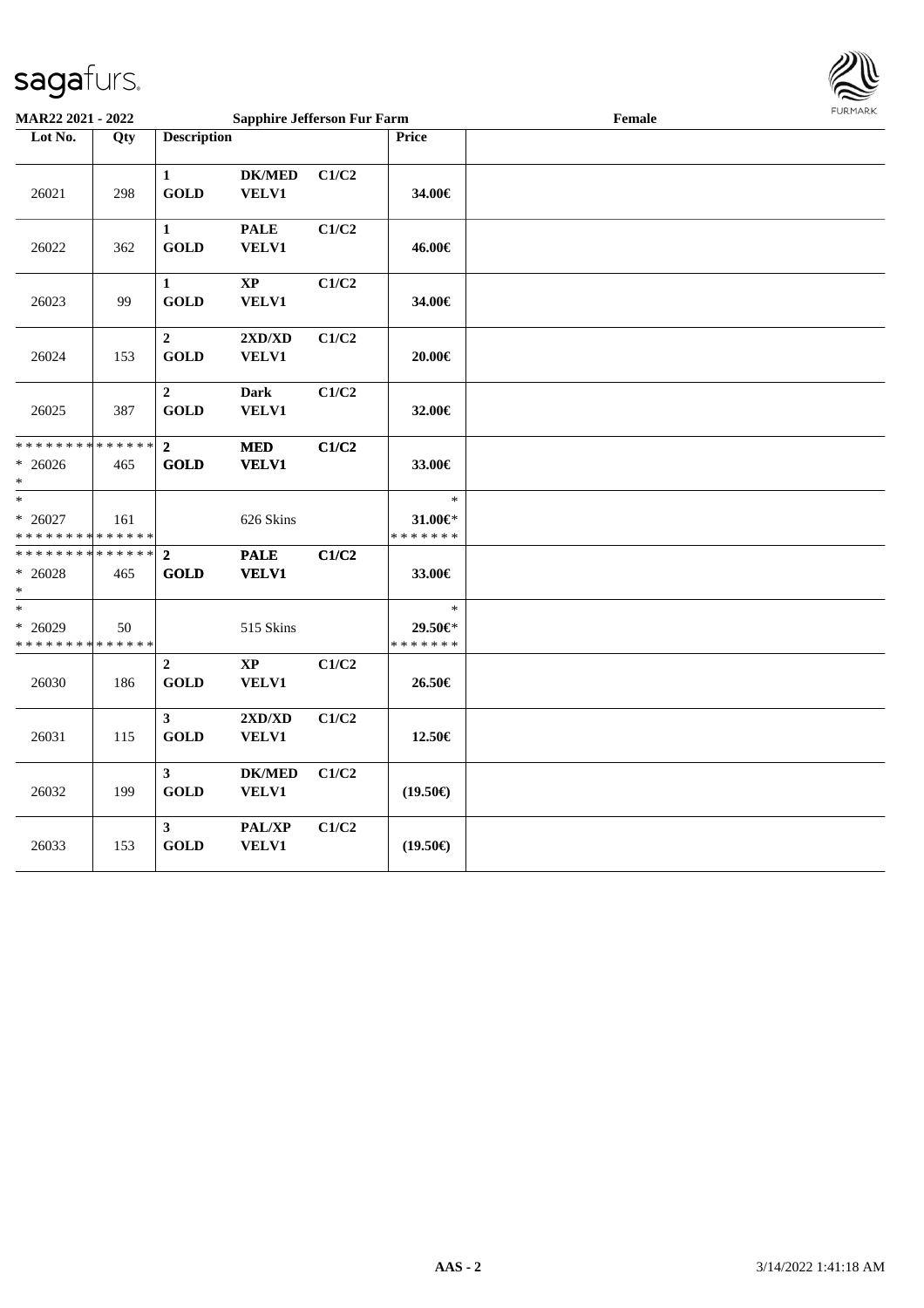

| MAR22 2021 - 2022                                                 |     |                               | <b>Sapphire Bogus Fur Farm</b>            |       |                                    | Female |  |
|-------------------------------------------------------------------|-----|-------------------------------|-------------------------------------------|-------|------------------------------------|--------|--|
| Lot No.                                                           | Qty | <b>Description</b>            |                                           |       | Price                              |        |  |
| 26041                                                             | 164 | $\bf{0}$<br><b>GOLD</b>       | MED/PAL C1/C2<br>VELV2                    |       | 39.00€                             |        |  |
| 26042                                                             | 102 | 1<br><b>GOLD</b>              | $2{\bf X}{\bf D}/{\bf X}{\bf D}$<br>VELV2 | C1/C2 | $(35.00\epsilon)$                  |        |  |
| 26043                                                             | 163 | $\mathbf{1}$<br><b>GOLD</b>   | Dark<br>VELV2                             | C1/C2 | $(42.00\epsilon)$                  |        |  |
| 26044                                                             | 273 | $\mathbf{1}$<br><b>GOLD</b>   | $\bf MED$<br>VELV2                        | C1/C2 | 46.00€                             |        |  |
| * * * * * * * * <mark>* * * * * *</mark><br>$* 26045$<br>*        | 465 | $\mathbf{1}$<br><b>GOLD</b>   | <b>PALE</b><br>VELV2                      | C1/C2 | 47.00€                             |        |  |
| $\ast$<br>$* 26046$<br>* * * * * * * * <mark>* * * * * *</mark>   | 101 |                               | 566 Skins                                 |       | $\ast$<br>47.00€*<br>* * * * * * * |        |  |
| 26047                                                             | 279 | $\mathbf{1}$<br><b>GOLD</b>   | $\bold{XP}$<br>VELV2                      | C1/C2 | 46.00€                             |        |  |
| 26048                                                             | 316 | $\overline{2}$<br><b>GOLD</b> | <b>Dark</b><br>VELV2                      | C1/C2 | 34.00€                             |        |  |
| * * * * * * * * <mark>* * * * * *</mark><br>$* 26049$<br>$\ast$   | 465 | $\overline{2}$<br><b>GOLD</b> | <b>MED</b><br><b>VELV2</b>                | C1/C2 | 40.00€                             |        |  |
| $\ast$<br>$* 26050$<br>* * * * * * * * <mark>* * * * * *</mark>   | 172 |                               | 637 Skins                                 |       | $\ast$<br>39.00€*<br>* * * * * * * |        |  |
| * * * * * * * * * * * * * * <mark>*</mark><br>$* 26051$<br>$\ast$ | 465 | $\overline{2}$<br><b>GOLD</b> | <b>PALE</b><br>VELV2                      | C1/C2 | 39.00€                             |        |  |
| $\ast$<br>$* 26052$<br>* * * * * * * * * * * * * * *              | 422 |                               | 887 Skins                                 |       | $\ast$<br>37.00€*<br>* * * * * * * |        |  |
| 26053                                                             | 294 | $\overline{2}$<br><b>GOLD</b> | $\mathbf{XP}$<br>VELV2                    | C1/C2 | $(36.00\epsilon)$                  |        |  |
| 26054                                                             | 126 | $3^{\circ}$<br>GOLD           | $DK/MED$<br>VELV2                         | C1/C2 | $(20.50\epsilon)$                  |        |  |
| 26055                                                             | 170 | $\mathbf{3}$<br><b>GOLD</b>   | PAL/XP<br>VELV2                           | C1/C2 | $(20.50\epsilon)$                  |        |  |
| 26056                                                             | 185 | 0/1<br><b>GOLD</b>            | <b>DK/MED</b><br>VELV3                    | C1/C2 | $(32.00\epsilon)$                  |        |  |
| 26057                                                             | 193 | 0/1<br><b>GOLD</b>            | PAL/XP<br>VELV3                           | C1/C2 | $(32.00\epsilon)$                  |        |  |
| 26058                                                             | 157 | $\overline{2}$<br><b>GOLD</b> | <b>DK/MED</b><br>VELV3                    | C1/C2 | $(23.00\epsilon)$                  |        |  |
| 26059                                                             | 96  | $\overline{2}$<br><b>GOLD</b> | PAL/XP<br>VELV3                           | C1/C2 | $(25.00\epsilon)$                  |        |  |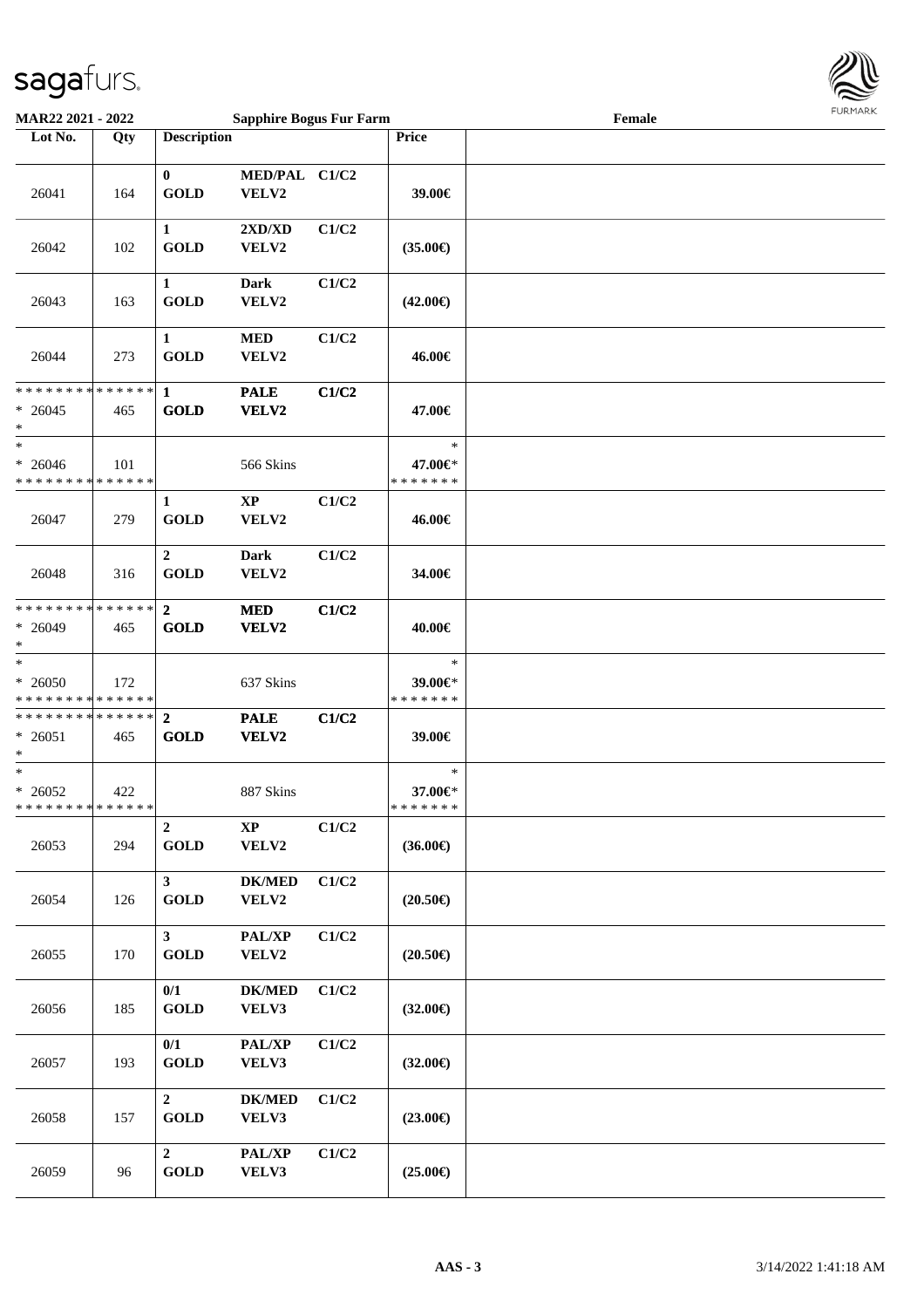26061 150

26062 149

26063 91

26064 193

26065 415



| 26066 | 184 | $\mathbf{2}$<br><b>SLVR</b>     | <b>PAL/XP</b><br><b>VELV1</b> | C2/C3                          | $(24.50\epsilon)$ |        |
|-------|-----|---------------------------------|-------------------------------|--------------------------------|-------------------|--------|
|       |     |                                 |                               | <b>Sapphire Bogus Fur Farm</b> |                   | Female |
| 26068 | 127 | 1<br><b>SLVR</b>                | <b>DK/MED</b><br><b>VELV2</b> | C1/C2                          | 31.00€            |        |
| 26069 | 184 | 1<br><b>SLVR</b>                | <b>PAL/XP</b><br><b>VELV2</b> | C1/C2                          | 31.00€            |        |
| 26070 | 167 | $\boldsymbol{2}$<br><b>SLVR</b> | <b>DK/MED</b><br><b>VELV2</b> | C1/C2                          | 24.00€            |        |
| 26071 | 160 | $\mathbf{2}$<br><b>SLVR</b>     | <b>PAL/XP</b><br><b>VELV2</b> | C1/C2                          | 24.00€            |        |
|       |     |                                 |                               |                                |                   |        |